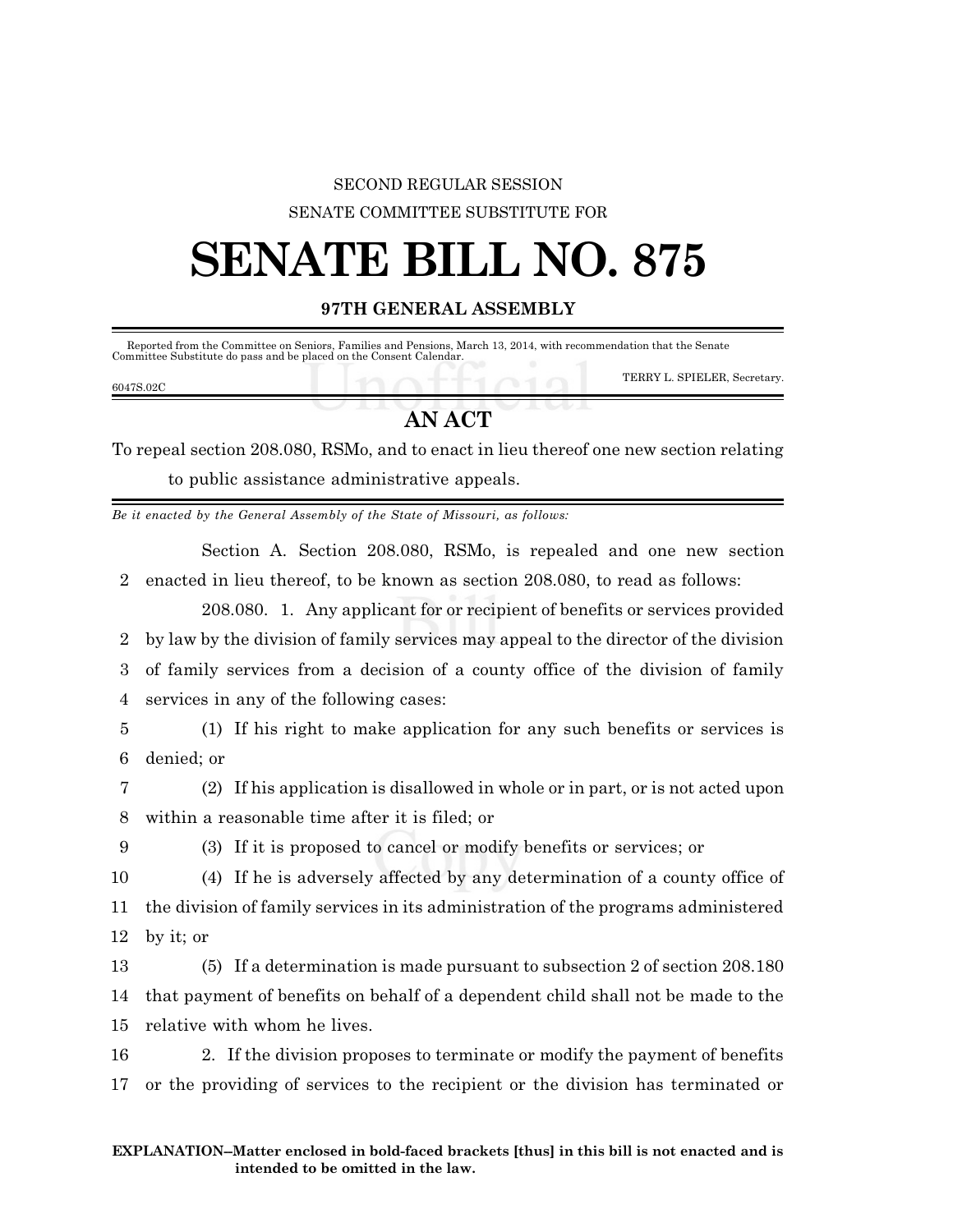modified the payment of benefits or providing of services to the recipient and the recipient appeals, the decision of the director as to the eligibility of the recipient at the time such action was proposed or taken shall be based on the facts shown by the evidence presented at the hearing of the appeal to have existed at the time such action to terminate or modify was proposed or was taken.

 3. In the case of a proposed action by the county office of the division of family services to reduce, modify, or discontinue benefits or services to a recipient, the recipient of such benefits or services shall have ten days from the date of the mailing of notice of the proposed action to reduce, modify, or discontinue benefits or services within which to request an appeal to the director of the division of family services. In the notice to the recipient of such proposed action, the county office of the division of family services shall notify the recipient of all his rights of appeal under this section. Proper blank forms for appeal to the director of the division of family services shall be furnished by the county office to any aggrieved recipient. Every such appeal to the director of the division of family services shall be transmitted by the county office to the director of the division of family services immediately upon the same being filed with the county office. If an appeal is requested, benefits or services shall continue undiminished or unchanged until such appeal is heard and a decision has been rendered thereon, except that in an aid to families with dependent children case the recipient may request that benefits or services not be continued undiminished or unchanged during the appeal.

 4. When a case has been closed or modified and no appeal was requested prior to closing or modification, the recipient shall have ninety days from the date of closing or modification to request an appeal to the director of the division of family services. Each recipient **[**who has not requested an appeal prior to the closing or modification of his case**]** shall be notified **[**at the time of such closing or modification**] before adverse action is taken** of his right to request an appeal during this ninety-day period. Proper blank forms for requesting an appeal to the director of the division of family services shall be furnished by the county office to any aggrieved applicant. Every such request made in any manner for an appeal to the director of the division of family services shall be transmitted by the county office to the director of the division of family services immediately upon the same being filed with the county office. If an appeal is requested in the ninety-day period subsequent to the closing or modification, benefits or services shall not be continued at their prior level during the pendency of the appeal.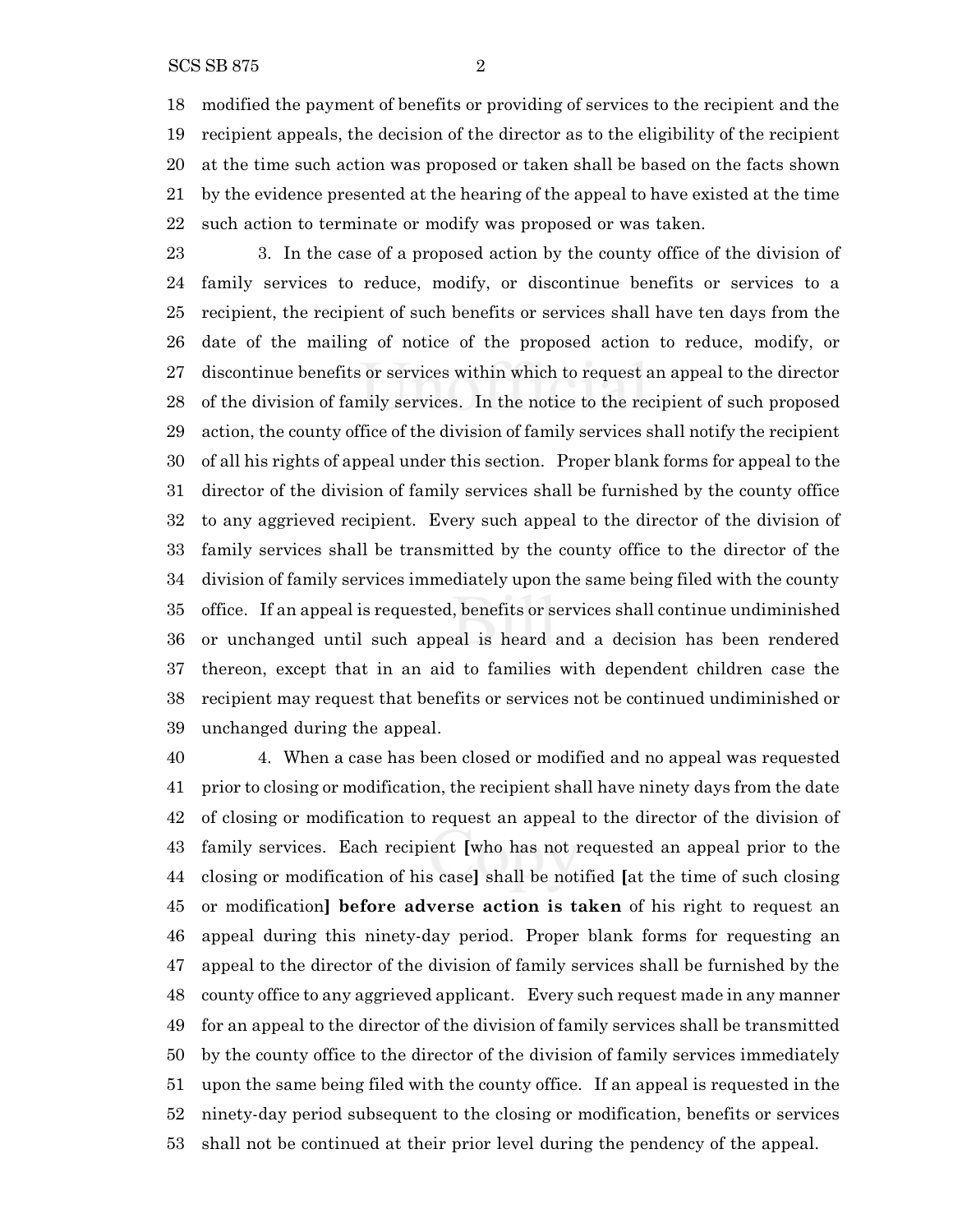5. In the case of a rejection of an application for benefits or services, the aggrieved applicant shall have ninety days from the date of the notice of the action in which to request an appeal to the director of the division of family services. In the rejection notice the applicant for benefits or services shall be notified of all of his rights of appeal under this section. Proper blank forms for requesting an appeal to the director of the division of family services shall be furnished by the county office to any aggrieved applicant. Any such request made in any manner for an appeal shall be transmitted by the county office to the director of the division of family services, immediately upon the same being filed with the county office.

 6. If the division has rejected an application for benefits or services and the applicant appeals, the decision of the director as to the eligibility of the applicant at the time such rejection was made shall be based upon the facts shown by the evidence presented at the hearing of the appeal to have existed at the time the rejection was made.

 7. The director of the division of family services shall give the applicant for benefits or services or the recipient of benefits or services reasonable notice of, and an opportunity for, a fair hearing in the county of his residence at the time the adverse action was taken. The hearing shall be conducted by the director of the division of family services or his designee. Every applicant or recipient, on appeal to the director of the division of family services, shall be entitled to be present at the hearing, in person and by attorney or representative, and shall be entitled to introduce into the record of such hearing any and all evidence, by witnesses or otherwise, pertinent to such applicant's or recipient's eligibility between the time he applied for benefits or services and the time the application was denied or the benefits or services were terminated or modified, and all such evidence shall be taken down, preserved, and shall become a part of the applicant's or recipient's appeal record. Upon the record so made, the director of the division of family services shall determine all questions presented by the appeal, and shall make such decision as to the granting of benefits or services as in his opinion is justified and is in conformity with the provisions of the law. The director shall clearly state the reasons for his decision and shall include a statement of findings of fact and conclusions of law pertinent to the questions in issue.

 8. All appeal requests may initially be made orally or in any written form, but all such requests shall be transcribed on forms furnished by the division of